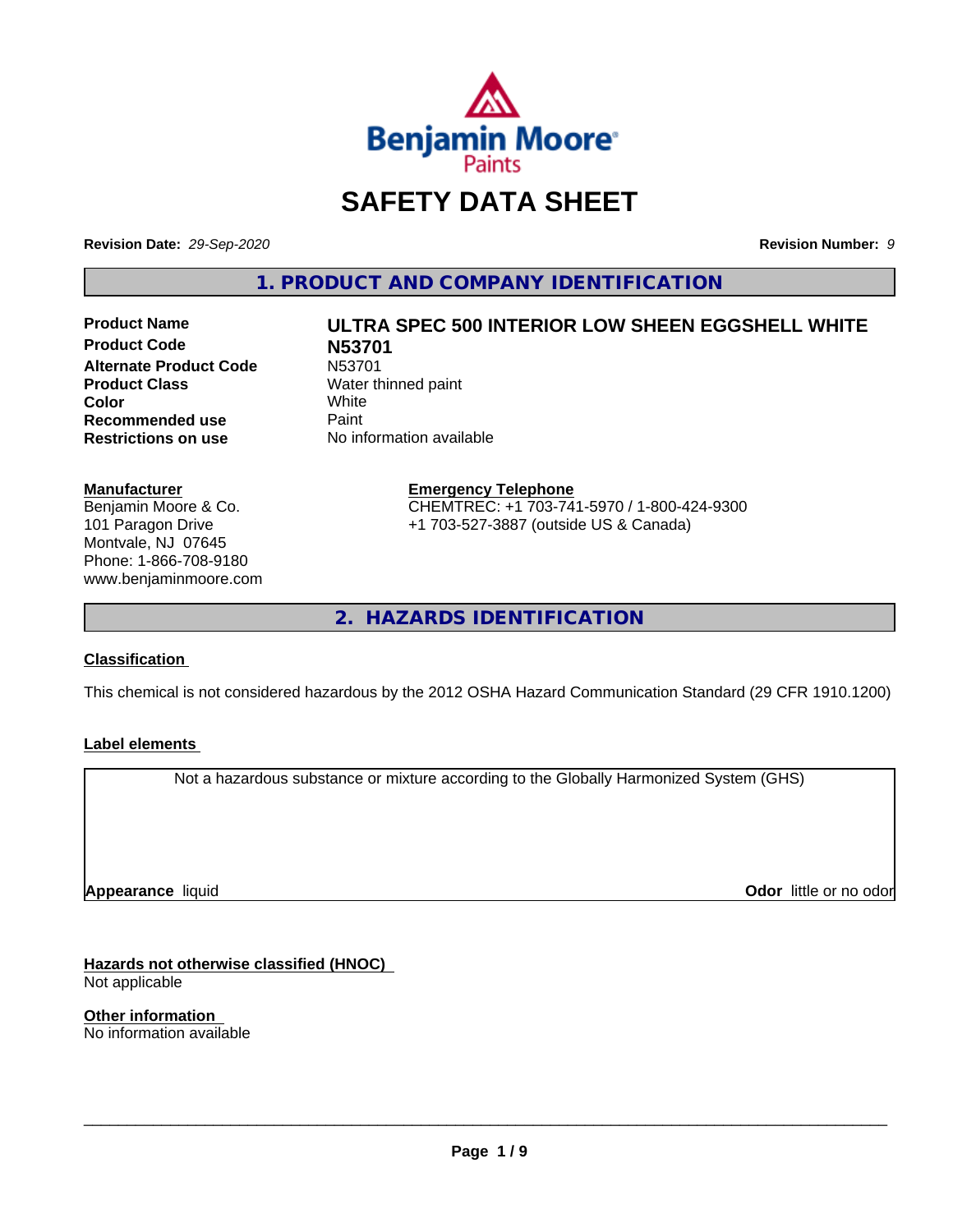**WARNING:** This product contains isothiazolinone compounds at levels of <0.1%. These substances are biocides commonly found in most paints and a variety of personal care products as a preservative. Certain individuals may be sensitive or allergic to these substances, even at low levels.

# **3. COMPOSITION INFORMATION ON COMPONENTS**

| <b>Chemical name</b>            | CAS No.    | Weight-%    |
|---------------------------------|------------|-------------|
| Titanium dioxide                | 13463-67-7 | $15 - 20$   |
| Nepheline svenite               | 37244-96-5 | $5 - 10$    |
| Limestone                       | 1317-65-3  | - 5         |
| Silica amorphous                | 7631-86-9  | -5          |
| Sodium C14-C16 olefin sulfonate | 68439-57-6 | $0.1 - 0.5$ |

| <b>Suitable Extinguishing Media</b>              | Use extinguishing measures that are appropriate to local                                                 |
|--------------------------------------------------|----------------------------------------------------------------------------------------------------------|
|                                                  | 5. FIRE-FIGHTING MEASURES                                                                                |
| <b>Notes To Physician</b>                        | Treat symptomatically.                                                                                   |
| <b>Most Important</b><br><b>Symptoms/Effects</b> | None known.                                                                                              |
| Ingestion                                        | Clean mouth with water and afterwards drink plenty of water. Consult a physician<br>if necessary.        |
| <b>Inhalation</b>                                | Move to fresh air. If symptoms persist, call a physician.                                                |
| <b>Skin Contact</b>                              | Wash off immediately with soap and plenty of water while removing all<br>contaminated clothes and shoes. |
| <b>Eye Contact</b>                               | Rinse thoroughly with plenty of water for at least 15 minutes and consult a<br>physician.                |
| <b>General Advice</b>                            | No hazards which require special first aid measures.                                                     |
|                                                  | 4. FIRST AID MEASURES                                                                                    |

| As in any fire, wear self-contained breathing apparatus<br>Protective equipment and precautions for firefighters<br>pressure-demand, MSHA/NIOSH (approved or equivalent)<br>and full protective gear.<br><b>Specific Hazards Arising From The Chemical</b><br>Closed containers may rupture if exposed to fire or<br>extreme heat.<br>No.<br>Sensitivity to mechanical impact<br>Sensitivity to static discharge<br>No.<br><b>Flash Point Data</b><br>Not applicable<br>Flash point (°F) | circumstances and the surrounding environment. |
|------------------------------------------------------------------------------------------------------------------------------------------------------------------------------------------------------------------------------------------------------------------------------------------------------------------------------------------------------------------------------------------------------------------------------------------------------------------------------------------|------------------------------------------------|
|                                                                                                                                                                                                                                                                                                                                                                                                                                                                                          |                                                |
|                                                                                                                                                                                                                                                                                                                                                                                                                                                                                          |                                                |
|                                                                                                                                                                                                                                                                                                                                                                                                                                                                                          |                                                |
|                                                                                                                                                                                                                                                                                                                                                                                                                                                                                          |                                                |
|                                                                                                                                                                                                                                                                                                                                                                                                                                                                                          |                                                |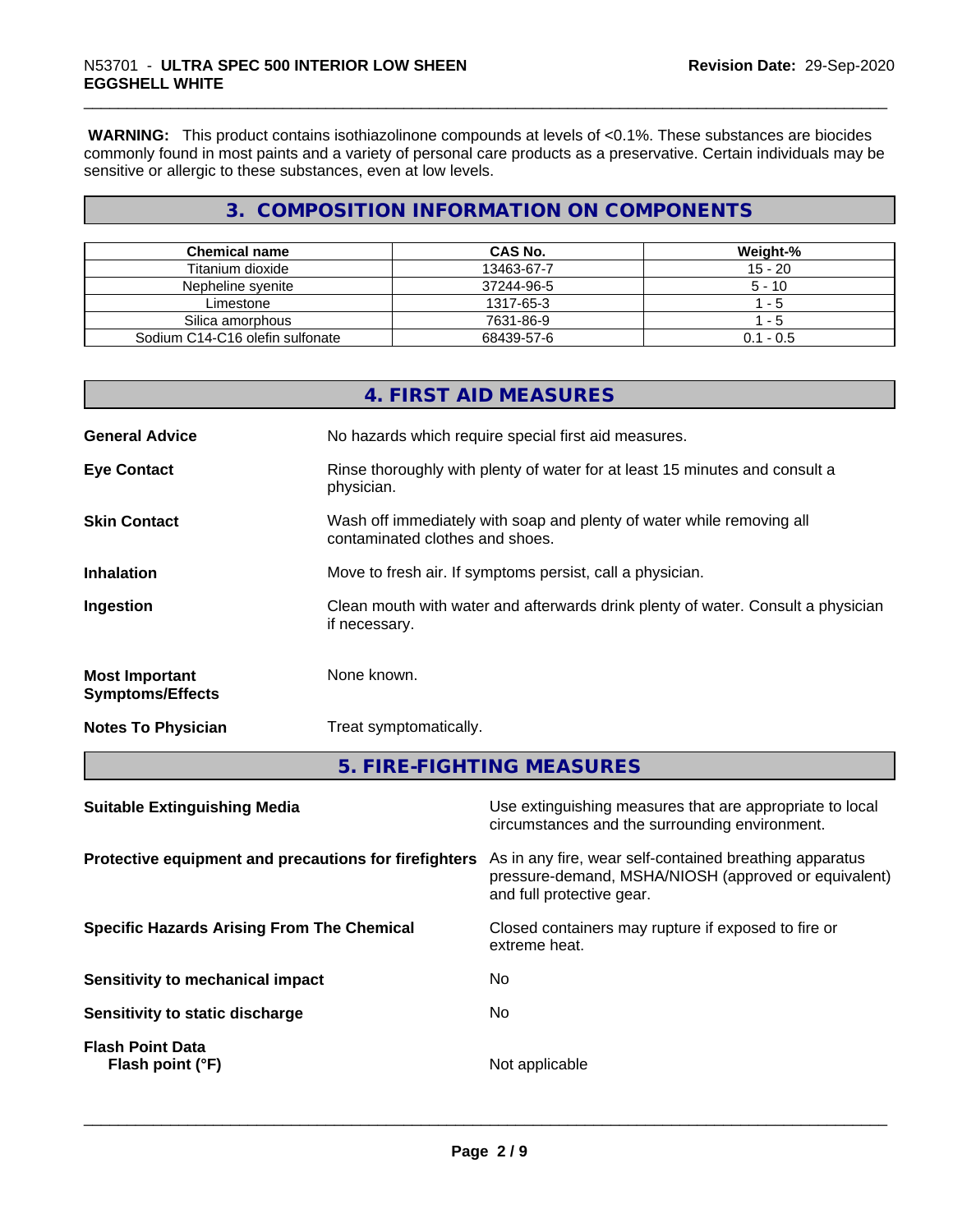| Flash Point (°C)<br>Method                                    |                        | Not applicable<br>Not applicable |                                |
|---------------------------------------------------------------|------------------------|----------------------------------|--------------------------------|
| <b>Flammability Limits In Air</b>                             |                        |                                  |                                |
| Lower flammability limit:<br><b>Upper flammability limit:</b> |                        | Not applicable<br>Not applicable |                                |
| <b>NFPA</b><br>Health: 1                                      | <b>Flammability: 0</b> | Instability: 0                   | <b>Special: Not Applicable</b> |
| <b>NFPA Legend</b><br>$\bigcap$ blat line and are             |                        |                                  |                                |

- 0 Not Hazardous
- 1 Slightly
- 2 Moderate
- 3 High
- 4 Severe

*The ratings assigned are only suggested ratings, the contractor/employer has ultimate responsibilities for NFPA ratings where this system is used.*

*Additional information regarding the NFPA rating system is available from the National Fire Protection Agency (NFPA) at www.nfpa.org.*

|                                  | 6. ACCIDENTAL RELEASE MEASURES                                                                                                                                                   |
|----------------------------------|----------------------------------------------------------------------------------------------------------------------------------------------------------------------------------|
| <b>Personal Precautions</b>      | Avoid contact with skin, eyes and clothing. Ensure adequate ventilation.                                                                                                         |
| <b>Other Information</b>         | Prevent further leakage or spillage if safe to do so.                                                                                                                            |
| <b>Environmental precautions</b> | See Section 12 for additional Ecological Information.                                                                                                                            |
| <b>Methods for Cleaning Up</b>   | Soak up with inert absorbent material. Sweep up and shovel into suitable<br>containers for disposal.                                                                             |
|                                  | 7. HANDLING AND STORAGE                                                                                                                                                          |
| <b>Handling</b>                  | Avoid contact with skin, eyes and clothing. Avoid breathing vapors, spray mists or<br>sanding dust. In case of insufficient ventilation, wear suitable respiratory<br>equipment. |
| <b>Storage</b>                   | Keep container tightly closed. Keep out of the reach of children.                                                                                                                |
| <b>Incompatible Materials</b>    | No information available                                                                                                                                                         |

**8. EXPOSURE CONTROLS/PERSONAL PROTECTION**

#### **Exposure Limits**

| <b>Chemical name</b> | <b>ACGIH TLV</b>         | <b>OSHA PEL</b>                                        |
|----------------------|--------------------------|--------------------------------------------------------|
| Titanium dioxide     | TWA: $10 \text{ mg/m}^3$ | $15 \text{ mg/m}^3$ - TWA                              |
| Limestone            | N/E                      | 15 mg/m <sup>3</sup> - TWA<br>$5 \text{ ma/m}^3$ - TWA |
| Silica amorphous     | N/E                      | 20 mppcf - TWA                                         |

**Legend**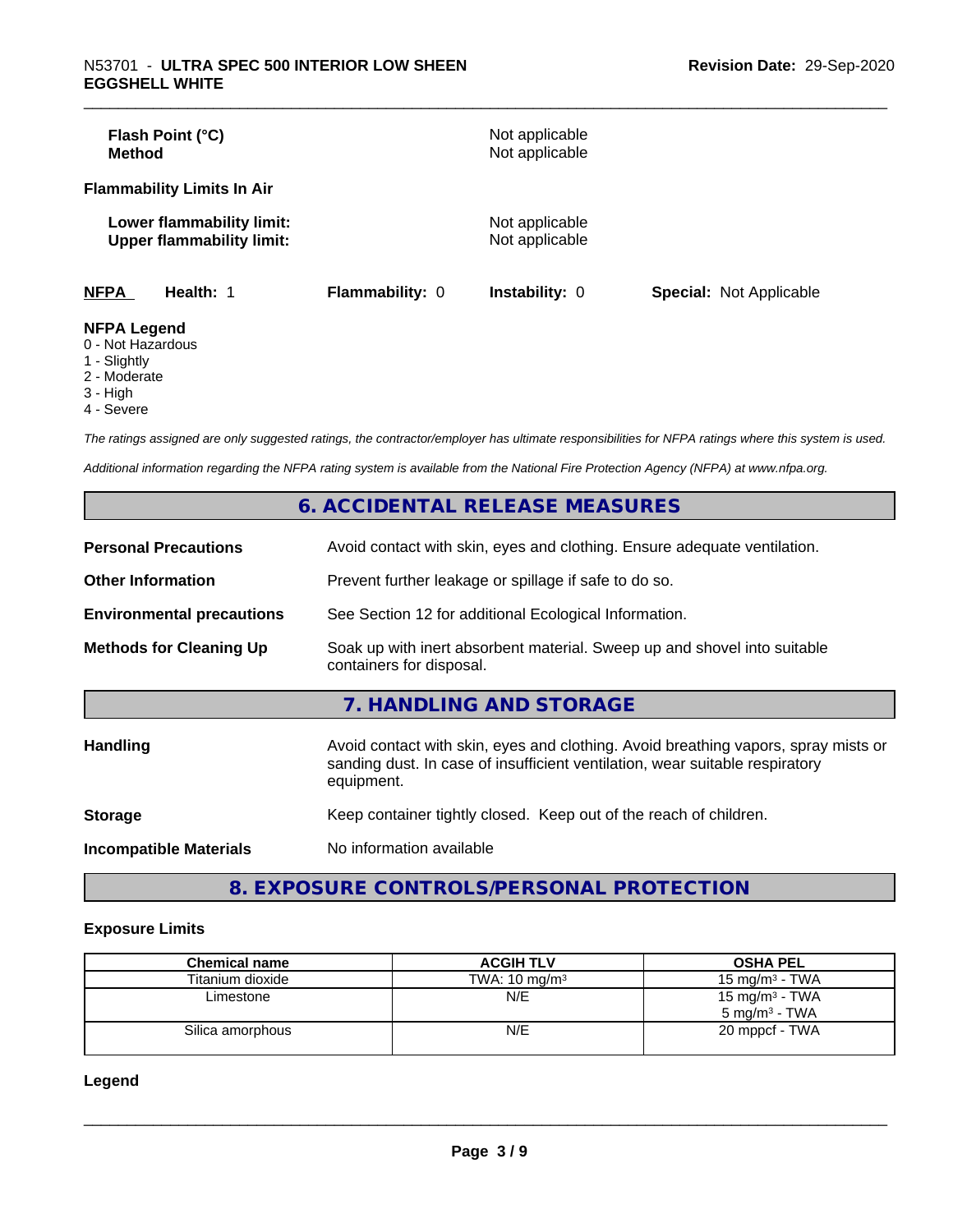# \_\_\_\_\_\_\_\_\_\_\_\_\_\_\_\_\_\_\_\_\_\_\_\_\_\_\_\_\_\_\_\_\_\_\_\_\_\_\_\_\_\_\_\_\_\_\_\_\_\_\_\_\_\_\_\_\_\_\_\_\_\_\_\_\_\_\_\_\_\_\_\_\_\_\_\_\_\_\_\_\_\_\_\_\_\_\_\_\_\_\_\_\_ N53701 - **ULTRA SPEC <sup>500</sup> INTERIOR LOW SHEEN EGGSHELL WHITE**

ACGIH - American Conference of Governmental Industrial Hygienists Exposure Limits OSHA - Occupational Safety & Health Administration Exposure Limits N/E - Not Established

| <b>Engineering Measures</b>          | Ensure adequate ventilation, especially in confined areas.               |
|--------------------------------------|--------------------------------------------------------------------------|
| <b>Personal Protective Equipment</b> |                                                                          |
| <b>Eye/Face Protection</b>           | Safety glasses with side-shields.                                        |
| <b>Skin Protection</b>               | Protective gloves and impervious clothing.                               |
| <b>Respiratory Protection</b>        | In case of insufficient ventilation wear suitable respiratory equipment. |
| <b>Hygiene Measures</b>              | Avoid contact with skin, eyes and clothing. Remove and wash contaminated |

clothing before re-use. Wash thoroughly after handling.

### **9. PHYSICAL AND CHEMICAL PROPERTIES**

**Appearance** liquid **Odor** little or no odor **Odor Threshold** No information available **Density (lbs/gal)** 10.7 - 11.1 **Specific Gravity** 1.28 - 1.33 **pH pH**  $\blacksquare$ **Viscosity (cps)** No information available **Solubility(ies)** No information available **Water solubility** No information available **Evaporation Rate No information available No information available Vapor pressure** No information available **Vapor density**<br> **We Solids**<br>
We Solids
2019<br>
Me Solids
2019<br>
Me Solids
2019<br>
Me Solids
2019<br>
Me Solids
2019 **Wt. % Solids** 50 - 60<br> **Vol. % Solids** 35 - 45 **Vol. % Solids Wt. % Volatiles** 40 - 50 **Vol. % Volatiles** 55 - 65 **VOC Regulatory Limit (g/L)** 0 **Boiling Point (°F)** 212 **Boiling Point (°C)** 100 **Freezing point (°F)** 32 **Freezing Point (°C)** 0 **Flash point (°F)** Not applicable **Flash Point (°C)** Not applicable **Method**<br> **Flammability (solid, gas)**<br> **Commability (solid, gas)**<br>
Mot applicable **Flammability** (solid, gas) **Upper flammability limit:**<br> **Lower flammability limit:** Not applicable Not applicable **Lower flammability limit:**<br> **Autoignition Temperature (°F)** Not applicable havailable **Autoignition Temperature (°F) Autoignition Temperature (°C)** No information available **Decomposition Temperature (°F)** No information available **Decomposition Temperature (°C)** No information available **Partition coefficient** No information available

# **10. STABILITY AND REACTIVITY**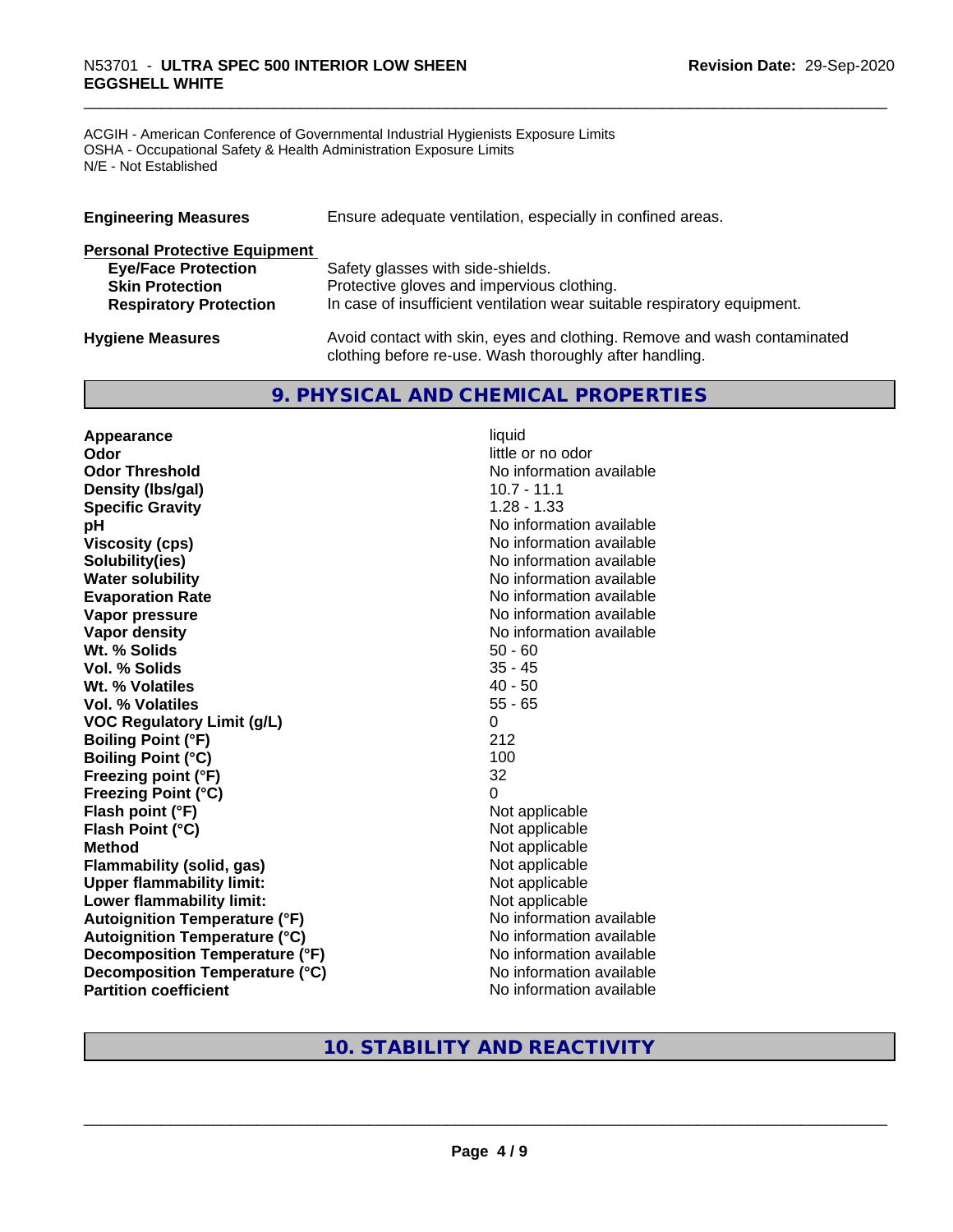| <b>Reactivity</b>                         | Not Applicable                           |
|-------------------------------------------|------------------------------------------|
| <b>Chemical Stability</b>                 | Stable under normal conditions.          |
| <b>Conditions to avoid</b>                | Prevent from freezing.                   |
| <b>Incompatible Materials</b>             | No materials to be especially mentioned. |
| <b>Hazardous Decomposition Products</b>   | None under normal use.                   |
| <b>Possibility of hazardous reactions</b> | None under normal conditions of use.     |

#### **11. TOXICOLOGICAL INFORMATION**

| <b>Product Information</b>               |                                                                                            |
|------------------------------------------|--------------------------------------------------------------------------------------------|
| Information on likely routes of exposure |                                                                                            |
| <b>Principal Routes of Exposure</b>      | Eye contact, skin contact and inhalation.                                                  |
| <b>Acute Toxicity</b>                    |                                                                                            |
| <b>Product Information</b>               | No information available                                                                   |
|                                          | Symptoms related to the physical, chemical and toxicological characteristics               |
|                                          |                                                                                            |
| <b>Symptoms</b>                          | No information available                                                                   |
|                                          | Delayed and immediate effects as well as chronic effects from short and long-term exposure |
| Eye contact                              | May cause slight irritation.                                                               |
| <b>Skin contact</b>                      | Substance may cause slight skin irritation. Prolonged or repeated contact may dry          |
|                                          | skin and cause irritation.                                                                 |
| <b>Inhalation</b>                        | May cause irritation of respiratory tract.                                                 |
| Ingestion                                | Ingestion may cause gastrointestinal irritation, nausea, vomiting and diarrhea.            |
| <b>Sensitization</b>                     | No information available                                                                   |
| <b>Neurological Effects</b>              | No information available.                                                                  |
| <b>Mutagenic Effects</b>                 | No information available.                                                                  |
| <b>Reproductive Effects</b>              | No information available.                                                                  |
| <b>Developmental Effects</b>             | No information available.                                                                  |
| <b>Target organ effects</b>              | No information available.                                                                  |
| <b>STOT - single exposure</b>            | No information available.                                                                  |
| <b>STOT - repeated exposure</b>          | No information available.                                                                  |
| Other adverse effects                    | No information available.                                                                  |
| <b>Aspiration Hazard</b>                 | No information available                                                                   |
| <b>Numerical measures of toxicity</b>    |                                                                                            |
|                                          | The following values are calculated based on chapter 3.1 of the GHS document               |
| ATEmiy (oral)                            | $55689$ malka                                                                              |

**ATEmix (oral)** 55689 mg/kg<br>**ATEmix (dermal)** 170535 mg/kg **ATEmix (dermal)** 

**Component Information**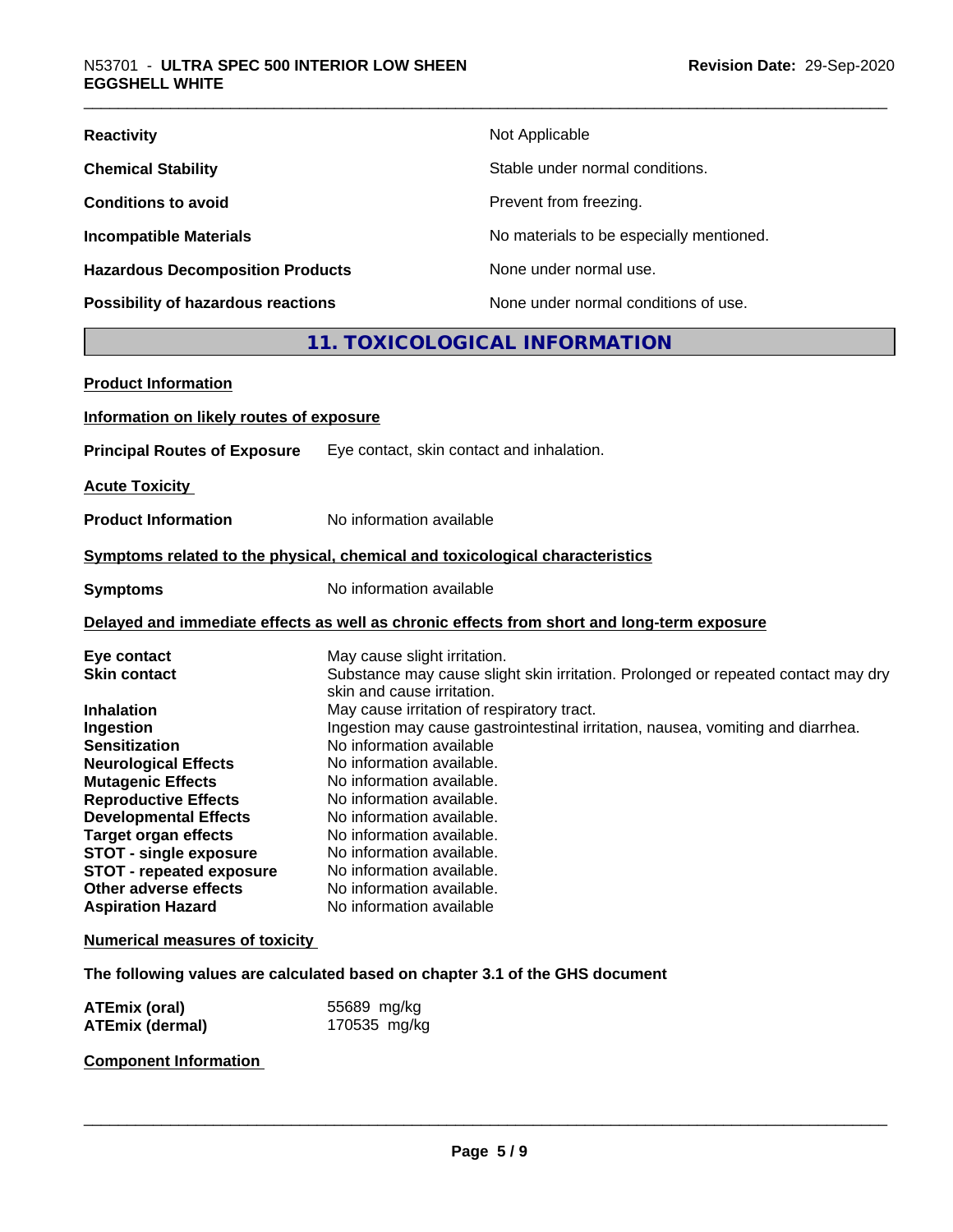# \_\_\_\_\_\_\_\_\_\_\_\_\_\_\_\_\_\_\_\_\_\_\_\_\_\_\_\_\_\_\_\_\_\_\_\_\_\_\_\_\_\_\_\_\_\_\_\_\_\_\_\_\_\_\_\_\_\_\_\_\_\_\_\_\_\_\_\_\_\_\_\_\_\_\_\_\_\_\_\_\_\_\_\_\_\_\_\_\_\_\_\_\_ N53701 - **ULTRA SPEC <sup>500</sup> INTERIOR LOW SHEEN EGGSHELL WHITE**

| Chemical name                   | Oral LD50             | Dermal LD50             | Inhalation LC50      |
|---------------------------------|-----------------------|-------------------------|----------------------|
| Titanium dioxide                | $>$ 10000 mg/kg (Rat) |                         |                      |
| 13463-67-7                      |                       |                         |                      |
| Silica amorphous                | $= 7900$ mg/kg (Rat)  | $>$ 2000 mg/kg (Rabbit) | > 2.2 mg/L (Rat) 1 h |
| 7631-86-9                       |                       |                         |                      |
| Sodium C14-C16 olefin sulfonate | $= 2220$ mg/kg (Rat)  | > 740 mg/kg (Rabbit)    |                      |
| 68439-57-6                      |                       |                         |                      |

#### **Chronic Toxicity**

#### **Carcinogenicity**

*The information below indicateswhether each agency has listed any ingredient as a carcinogen:.*

| <b>Chemical</b><br>name       | <b>IARC</b>                    | <b>NTP</b> | <b>OCU</b><br>∪וכ |
|-------------------------------|--------------------------------|------------|-------------------|
|                               | .<br>2Β<br>: Human<br>Possible |            | ∟isted            |
| <br>dioxide<br><b>itanium</b> | Carcinoɑen                     |            |                   |

• Although IARC has classified titanium dioxide as possibly carcinogenic to humans (2B), their summary concludes: "No significant exposure to titanium dioxide is thought to occur during the use of products in which titanium dioxide is bound to other materials, such as paint."

#### **Legend**

IARC - International Agency for Research on Cancer NTP - National Toxicity Program OSHA - Occupational Safety & Health Administration

**12. ECOLOGICAL INFORMATION**

#### **Ecotoxicity Effects**

The environmental impact of this product has not been fully investigated.

#### **Product Information**

#### **Acute Toxicity to Fish**

No information available

#### **Acute Toxicity to Aquatic Invertebrates**

No information available

**Acute Toxicity to Aquatic Plants**

No information available

#### **Persistence / Degradability**

No information available.

#### **Bioaccumulation**

No information available.

#### **Mobility in Environmental Media**

No information available.

#### **Ozone**

No information available

#### **Component Information**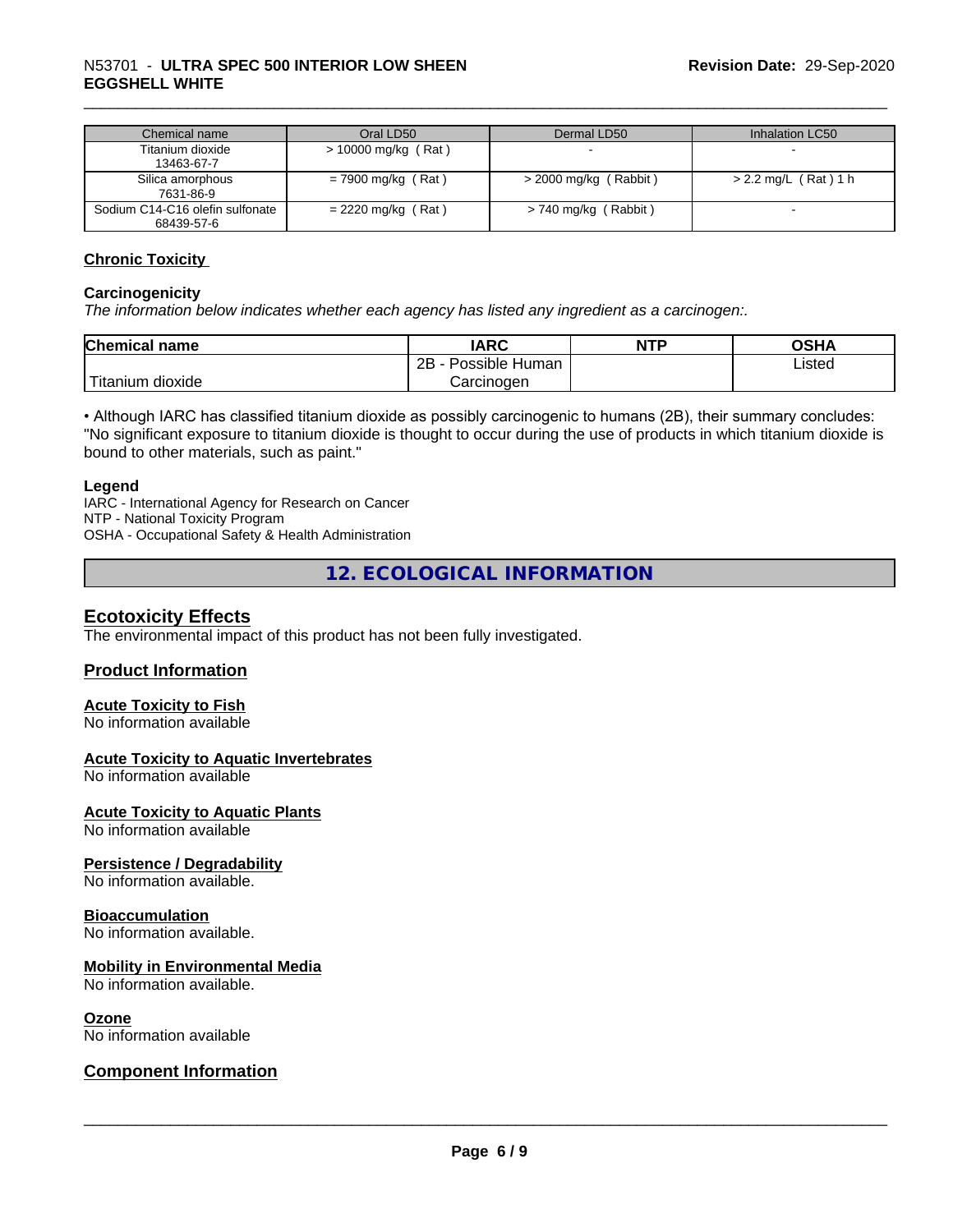#### **Acute Toxicity to Fish**

#### Titanium dioxide

 $LC50:$  > 1000 mg/L (Fathead Minnow - 96 hr.)

#### **Acute Toxicity to Aquatic Invertebrates**

No information available

#### **Acute Toxicity to Aquatic Plants**

No information available

|                              | 13. DISPOSAL CONSIDERATIONS                                                                                                                                                                                               |
|------------------------------|---------------------------------------------------------------------------------------------------------------------------------------------------------------------------------------------------------------------------|
| <b>Waste Disposal Method</b> | Dispose of in accordance with federal, state, and local regulations. Local<br>requirements may vary, consult your sanitation department or state-designated<br>environmental protection agency for more disposal options. |
|                              | 14. TRANSPORT INFORMATION                                                                                                                                                                                                 |
| <b>DOT</b>                   | Not regulated                                                                                                                                                                                                             |
| <b>ICAO/IATA</b>             | Not regulated                                                                                                                                                                                                             |
| <b>IMDG/IMO</b>              | Not regulated                                                                                                                                                                                                             |
|                              | <b>15. REGULATORY INFORMATION</b>                                                                                                                                                                                         |

#### **International Inventories**

| <b>TSCA: United States</b> | Yes - All components are listed or exempt. |  |
|----------------------------|--------------------------------------------|--|
| <b>DSL: Canada</b>         | No - Not all of the components are listed. |  |
|                            | One or more component is listed on NDSL.   |  |

# **Federal Regulations**

| Nο |  |
|----|--|
| No |  |
| No |  |
| No |  |
| No |  |
|    |  |

#### **SARA 313**

Section 313 of Title III of the Superfund Amendments and Reauthorization Act of 1986 (SARA). This product contains a chemical or chemicals which are subject to the reporting requirements of the Act and Title 40 of the Code of Federal Regulations, Part 372: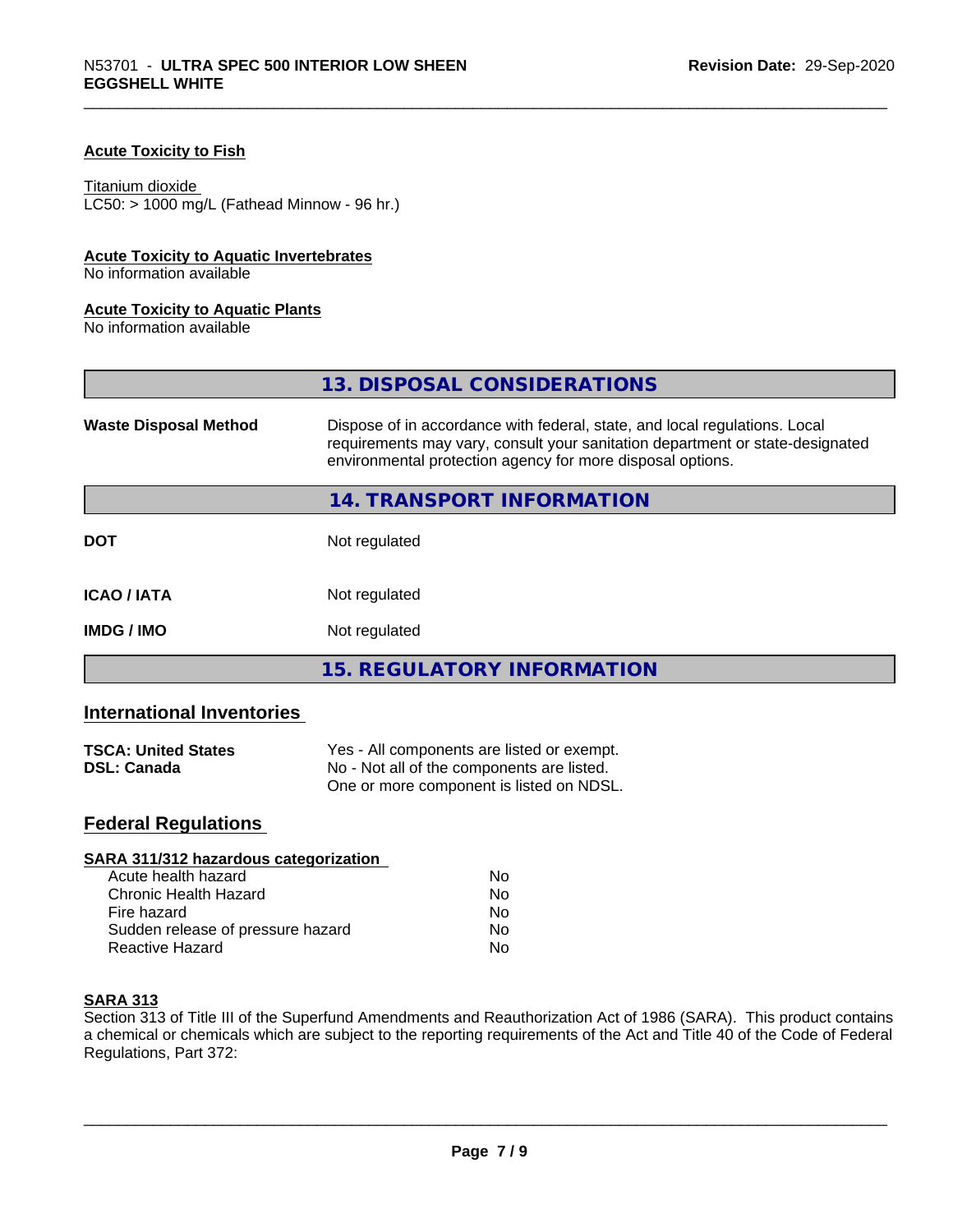#### *None*

#### **Clean Air Act,Section 112 Hazardous Air Pollutants (HAPs) (see 40 CFR 61)** This product contains the following HAPs:

*None*

#### **US State Regulations**

#### **California Proposition 65**

**AN** WARNING: Cancer and Reproductive Harm– www.P65warnings.ca.gov

#### **State Right-to-Know**

| <b>Chemical name</b> | <b>Massachusetts</b> | <b>New Jersey</b> | Pennsylvania |
|----------------------|----------------------|-------------------|--------------|
| Titanium dioxide     |                      |                   |              |
| ∟imestone            |                      |                   |              |
| Silica amorphous     |                      |                   |              |

**Legend**

X - Listed

#### **16. OTHER INFORMATION**

**HMIS** - **Health:** 1 **Flammability:** 0 **Reactivity:** 0 **PPE:** -

#### **HMIS Legend**

- 0 Minimal Hazard
- 1 Slight Hazard
- 2 Moderate Hazard
- 3 Serious Hazard
- 4 Severe Hazard
- Chronic Hazard

X - Consult your supervisor or S.O.P. for "Special" handling instructions.

*Note: The PPE rating has intentionally been left blank. Choose appropriate PPE that will protect employees from the hazards the material will present under the actual normal conditions of use.*

*Caution: HMISÒ ratings are based on a 0-4 rating scale, with 0 representing minimal hazards or risks, and 4 representing significant hazards or risks. Although HMISÒ ratings are not required on MSDSs under 29 CFR 1910.1200, the preparer, has chosen to provide them. HMISÒ ratings are to be used only in conjunction with a fully implemented HMISÒ program by workers who have received appropriate HMISÒ training. HMISÒ is a registered trade and service mark of the NPCA. HMISÒ materials may be purchased exclusively from J. J. Keller (800) 327-6868.*

 **WARNING!** If you scrape, sand, or remove old paint, you may release lead dust. LEAD IS TOXIC. EXPOSURE TO LEAD DUST CAN CAUSE SERIOUS ILLNESS, SUCH AS BRAIN DAMAGE, ESPECIALLY IN CHILDREN. PREGNANT WOMEN SHOULD ALSO AVOID EXPOSURE.Wear a NIOSH approved respirator to control lead exposure. Clean up carefully with a HEPA vacuum and a wet mop. Before you start, find out how to protect yourself and your family by contacting the National Lead Information Hotline at 1-800-424-LEAD or log on to www.epa.gov/lead.